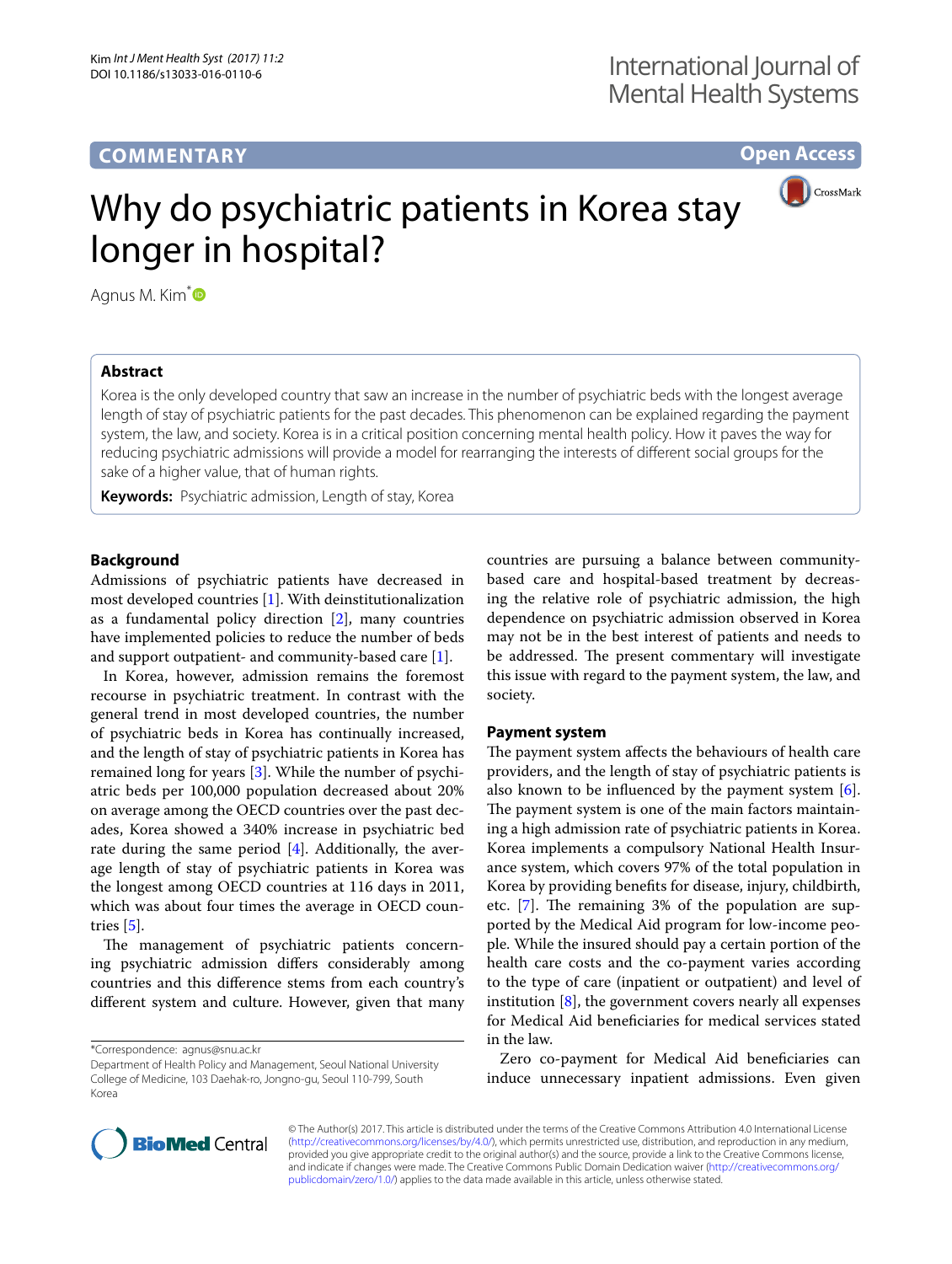that possibility, however, the admission rate of Medical Aid psychiatric patients is inordinately high. While only 3% of the total population in Korea are Medical Aid beneficiaries, psychiatric admissions covered by Medical Aid account for 53% of the total psychiatric admissions and 64% of the total long-term psychiatric admissions in Korea [[3\]](#page-3-2). It is difficult to explain this high proportion of Medical Aid beneficiaries in psychiatric admissions only as a corollary of the zero co-payment in admission costs, because the admission rate of Medical Aid beneficiaries from causes other than psychiatric disease is not as distinctively high as that of Medical Aid psychiatric patients.

Unlike usual Medical Aid reimbursement, whose extent varies depending on the amount of care received by the patient, the reimbursement for psychiatric treatment in Medical Aid is fixed as per diem. The gap between Medical Aid and National Health Insurance psychiatric patients in terms of average expense is more prominent in outpatient care. In the case of outpatient care, the reimbursement of Medical Aid psychiatric patients is fixed at about \$2.4 a day, which is only one tenth of the average expense of National Health Insurance psychiatric patients.

The unduly low reimbursement for outpatient care of Medical Aid psychiatric patients limits treatment options in outpatient care for these patients. Regarding psychiatric inpatient care, however, the reimbursement in Medical Aid amounts to two-thirds of the average expense of a National Health Insurance beneficiary (Fig. [1\)](#page-2-0). Considering the size of the gap in reimbursement, the quality of treatment for Medical Aid psychiatric patients is likely to be less compromised in inpatient than in outpatient care. Therefore, inpatient care becomes a better option than outpatient care for Medical Aid psychiatric patients.

Moreover, inpatient care offers the family of Medical Aid psychiatric patients an additional advantage; the family are relieved from the burden of caring for the patient through the hospitalization. Especially for families caring for severe chronic psychiatric patients, admission in itself can be an attractive choice, aside from the comparative advantage over outpatient care concerning reimbursement. Additionally, considering that the communitybased care that should accompany outpatient care is not well established in Korea, long-term admission remains the least-worst choice for chronic psychiatric patients and their families. From the hospitals' point of view, hospitalizing patients is a more attractive option not only because of the relatively better reimbursement rate for inpatient care but also because of the high possibility of a prolonged admission. Since hospitals can increase profit by minimizing expense under per diem reimbursement, they are motivated to induce and maintain hospitalizations. As a result, Medical Aid psychiatric outpatients are induced to switch to inpatient care, and those already hospitalized remain as inpatients. In 2014, the average length of stay of Medical Aid psychiatric patients was 228 days and half of them were admitted for more than 361 days [\[9](#page-3-8)].

#### **Law—involuntary admission**

Another important factor that facilitates psychiatric admission is the Mental Health Act, which regulates involuntary psychiatric admission. Involuntary psychiatric admissions account for about 80% of all psychiatric admissions in Korea [\[4](#page-3-3)], which is noticeably higher when compared with other developed countries. Involuntary psychiatric admission has a legal basis on the Mental Health Act.

The Mental Health Act (paragraph 1 of Article XXIV) states that the director of a mental institution may hospitalize a mentally ill person in cases where a psychiatrist judges that hospitalization is necessary, with the consent of two persons responsible for providing protection to the mentally ill person. Although requiring the judgement of a psychiatrist for the involuntary psychiatric admission, the Act specifies no explicit legal or medical grounds for the judgement of the psychiatrist. Therefore, the Act involves the risk of being abused for involuntary admissions that are not medically justified.

Although limiting the length of admission to six months, the Act actually facilitates long-term hospitalization. The Act (paragraph 3 of Article XXIV) states that the director of the mental institution shall request the head of administration to examine a hospitalization every six months when a psychiatrist has stated that the continued hospitalization is necessary, with the consent of a person responsible for providing protection to the patient. However, in practice, the consent of a person responsible for providing protection can play a decisive role in prolonging admission. This is especially true for chronic psychiatric patients, who generally do not show marked improvement and are therefore not likely to offer a definite basis for changing the psychiatrist's previous decision on involuntary admission.

The Act does not only promote the lengthening of admission but also can be abused as a means to admit a patient who is not eligible for admission. According to Article XXIV of the Act, it is not impossible to compulsorily hospitalize a person who is not so severely ill as to be admitted, if two persons responsible for providing protection agree to the admission and a psychiatrist judges it necessary. In practice, however, involuntary admissions which are medically unjustifiable have been frequently reported in Korea. Although Article XXVIII of the Act states that the Basic Mental Health Deliberative Committee examines whether to continue an admission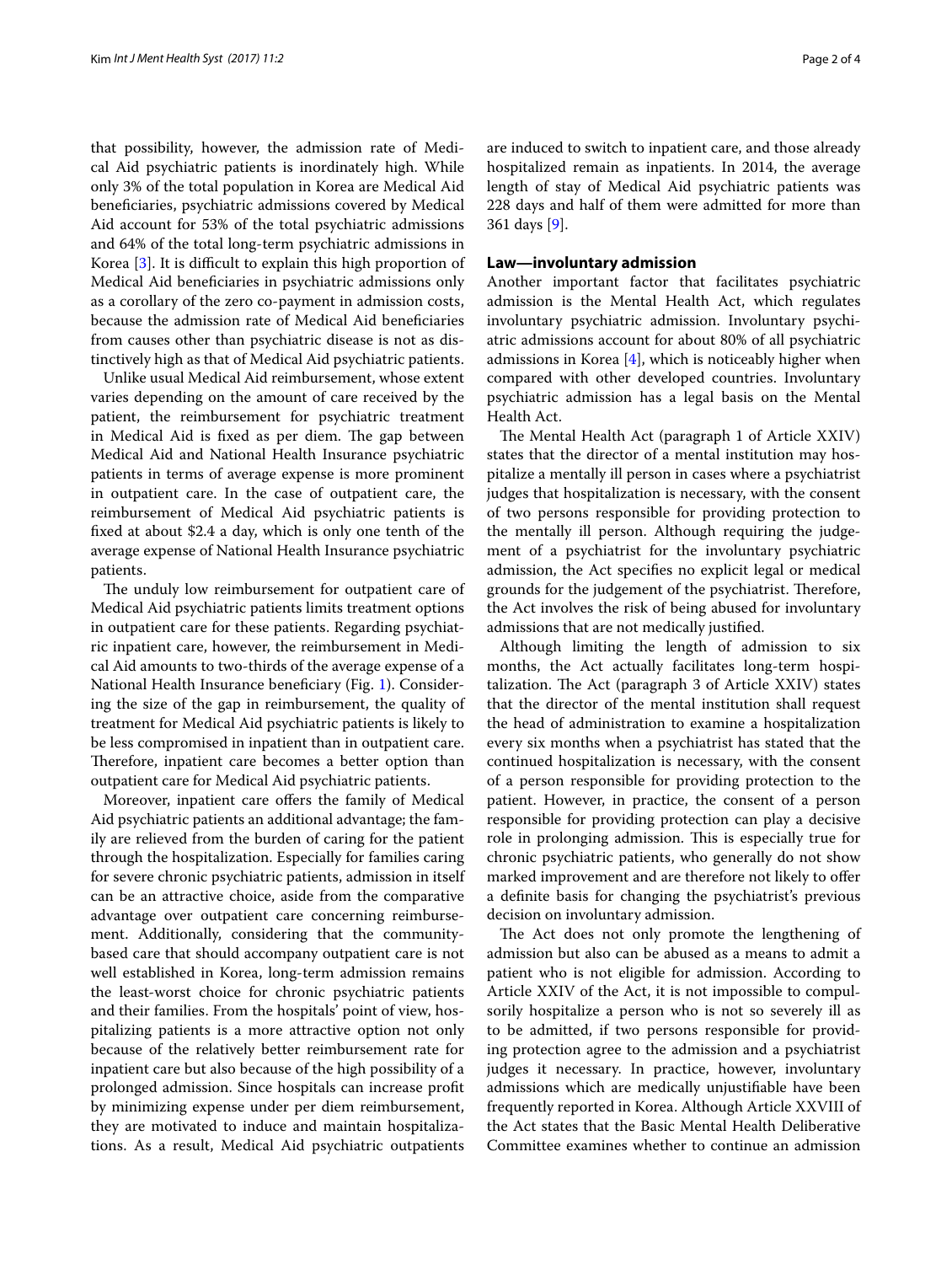

<span id="page-2-0"></span>or treatment to which an objection has been raised, the committee scarcely functions [[10,](#page-3-9) [11](#page-3-10)]. In 2008, only 4.8% of the patients who raised claims for discharge orders actually obtained discharge orders [[10\]](#page-3-9). Even if ordered to be discharged, more than half of the patients were admitted again, and half of those readmitted were re-hospitalized within a day after discharge [[10](#page-3-9)].

In 2014, a 60-year-old Korean woman filed a constitutional review with the Constitutional Court of Korea claiming that Article XXIV of the Mental Health Act encroaches personal freedom. This woman, who had only suffered from mild involutional depression, was hospitalized compulsorily with the consent of her two children and the decision of a psychiatrist. She insisted that she had suffered no serious mental illness that could lead her to threaten her own or others' safety or that required hospitalization. On Sept. 29, 2016, the Constitutional Court of Korea decided that Article XXIV of the Mental Health Act was incompatible with the Constitution [[11\]](#page-3-10). In the decision, the Constitutional Court of Korea stated that (1) the Act does not provide the explicit criteria for involuntary admission and can therefore be abused by persons responsible for providing protection and hospitals, (2) the examination of the legitimacy concerning involuntary admission or its extension is not being properly performed, and (3) the Act can infringe personal freedom

due to excessive restriction on the freedom of the psychiatric patient [[11\]](#page-3-10).

### **Society—admission for whom?**

Despite a steady increase in the number of psychiatric beds in Korea in the past decades, the circumstances surrounding hospitalized patients have not improved accordingly. According to a report from the National Human Rights Commission of Korea, 45% of psychiatric inpatients have experienced seclusion or restraints, 9.3% have experienced violence from hospital employees, and 10.5% violence from other inpatients [\[12](#page-3-11)]. From 2001 to 2012, the number of psychiatric beds in private psychiatric hospitals doubled, while those in public psychiatric hospitals remained almost the same, and there was about 20% increase in general hospitals [[13](#page-3-12)]. Considering that private hospitals would be more willing to seek profit than public hospitals, and that treatment in private psychiatric hospitals is chiefly based on hospitalization, it is difficult to deny that the profit motive of private capital underlies the increase in psychiatric beds. Poor conditions in some private psychiatric institutions, such as high numbers of patients per psychiatrist, poorly equipped hospital facilities, and violent treatment or restraint abuse to control a high number of patients with less personnel [\[14](#page-3-13)], prove that hospitals continue seeking